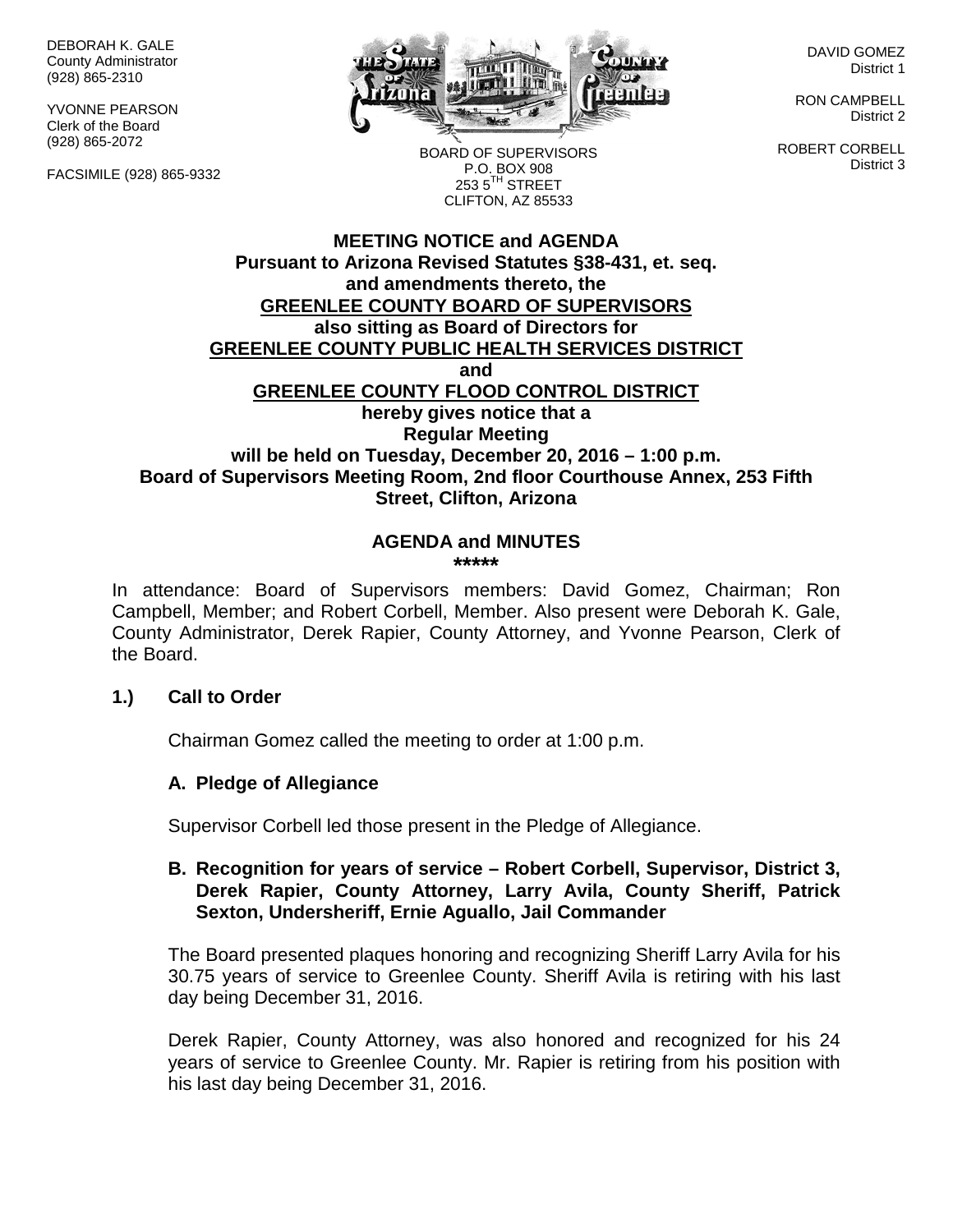Robert Corbell, Supervisor District 3, was honored and recognized for his 4 years of service to Greenlee County as Supervisor. Supervisor Corbell is retiring from his position effective December 31, 2016.

Ernie Aguallo, Jail Commander, and Patrick Sexton, Undersheriff, were not present. Both will retire from their positions effective December 31, 2016. Mr. Aguallo provided 7 years of service and Undersheriff Sexton provided 19.75 years of service to Greenlee County.

# **C. Call to the Public**

Daniel Cervantez, Clifton resident, expressed his appreciation for the service provided by all those recognized today.

**2.) PUBLIC HEALTH SERVICES DISTRICT – the Board of Supervisors will convene as the Board of Directors of the Greenlee County Public Health Services District and will reconvene as the Board of Supervisors following consideration of these items:**

#### **A. Consent Agenda**

**1. Clerk of the Board: Consideration of approval of Public Health Services District expense warrants in excess of \$1,000.00**

Upon motion by Supervisor Campbell, seconded by Supervisor Corbell, and carried unanimously, the Board approved the Public Health Services District Consent Agenda as presented.

**3.) FLOOD CONTROL DISTRICT – the Board of Supervisors will convene as the Board of Directors of the Greenlee County Flood Control District and will reconvene as the Board of Supervisors following consideration of these items:**

### **A. Consent Agenda**

**1. Clerk of the Board: Consideration of approval of Flood Control District expense warrants in excess of \$1,000.00**

Upon motion by Supervisor Campbell, seconded by Supervisor Corbell, and carried unanimously, the Board approved the Flood Control District Consent Agenda as presented.

### **4.) Tony Hines, Public Works Manager – Facilities/Fleet**

**A. Consideration of award of bids for the purchase of one (1) 2017 4X4 1 Ton 4-door pickup for the Public Works - Roads Division**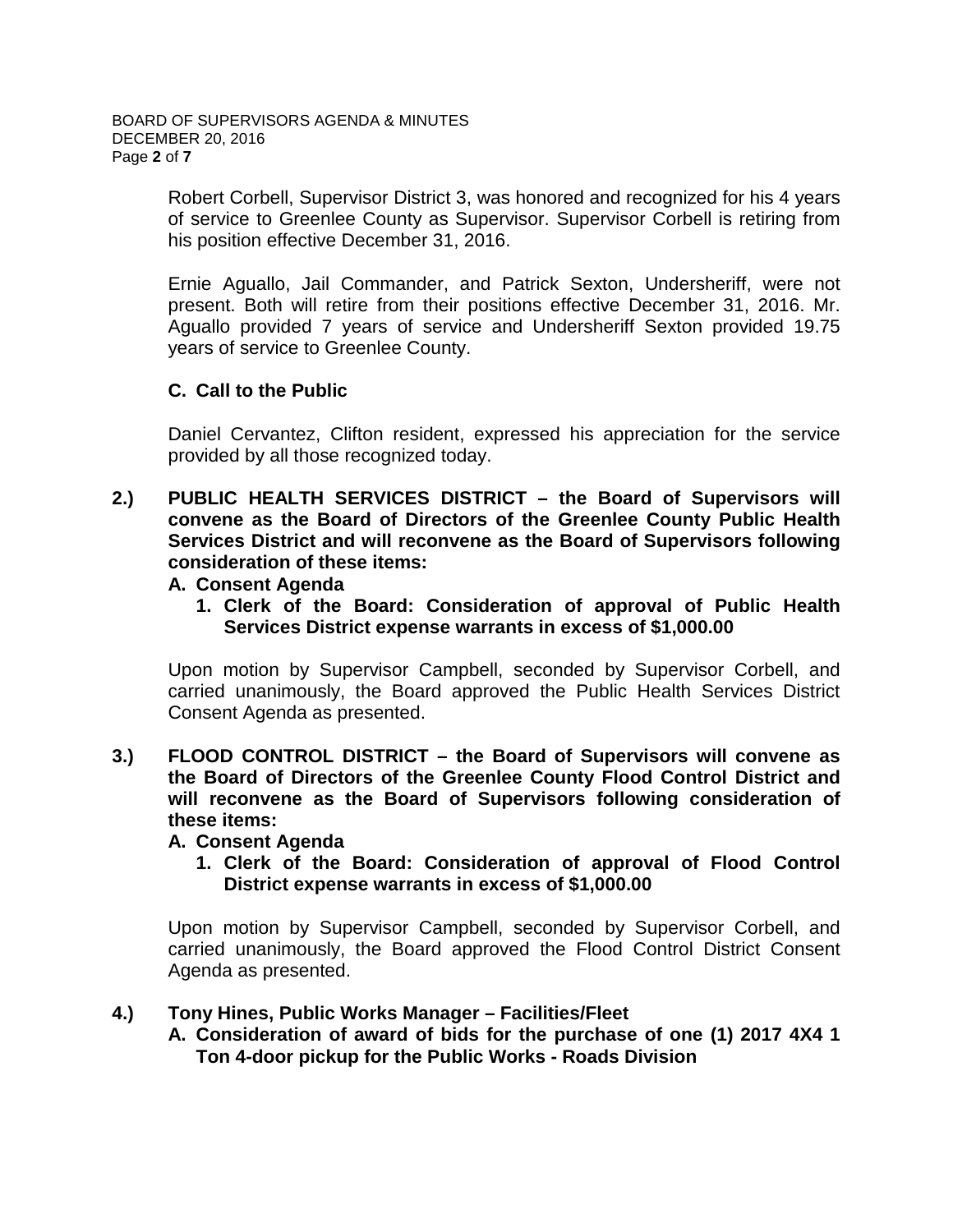Supervisor Campbell asked that this item be tabled until the next meeting to have more time to review the information that was provided and make comparisons and decisions. He asked Mr. Hines to draft a synopsis or a summary of the 39 pages of build sheets and information he provided to the Board regarding the vehicle. Upon motion by Supervisor Campbell, seconded by Supervisor Corbell, and carried unanimously, the Board tabled the item to the next Board meeting.

#### **5.) Consideration of adoption of Resolution 16-12-04 - regarding 2016 Legislative Priorities**

Ms. Gale explained that this resolution outlines the history of cost shifts the state has imposed on Greenlee County and 2017 Legislative Priorities of Greenlee County. Upon motion by Supervisor Corbell, seconded by Supervisor Campbell, and carried unanimously, the Board adopted Resolution 16-12-04 regarding 2017 Legislative Priorities.

### **RESOLUTION 16-12-04**

### **A RESOLUTION OF THE BOARD OF SUPERVISORS OF GREENLEE COUNTY REGARDING 2017 LEGISLATIVE PRIORITIES**

**WHEREAS,** actions by State Government during the "Great Recession" impacted Greenlee County by \$4.2 million since 2009, and

**WHEREAS,** these actions have resulted in \$457,884 in diverted road maintenance funds, over \$3.3 million in lost revenue, and \$400,406 in program shifts including increasing the county share of Justices of the Peace salaries, and requiring counties to fund state agencies, and

**WHEREAS,** these cost shifts caused significant financial distress for Greenlee County, which is already reeling from the negative financial effect of the recession and slow recovery, and

**WHEREAS,** Greenlee County also faces significant risk from the uncertain funding status of federal programs, including the Payment in Lieu of Taxes and Secure Rural Schools programs, and

**WHEREAS,** the shifting of state agency costs to counties is both an inappropriate use of county taxpayer dollars and an ineffective governance model, forcing county taxpayers to subsidize a state run agency with no county managerial oversight, and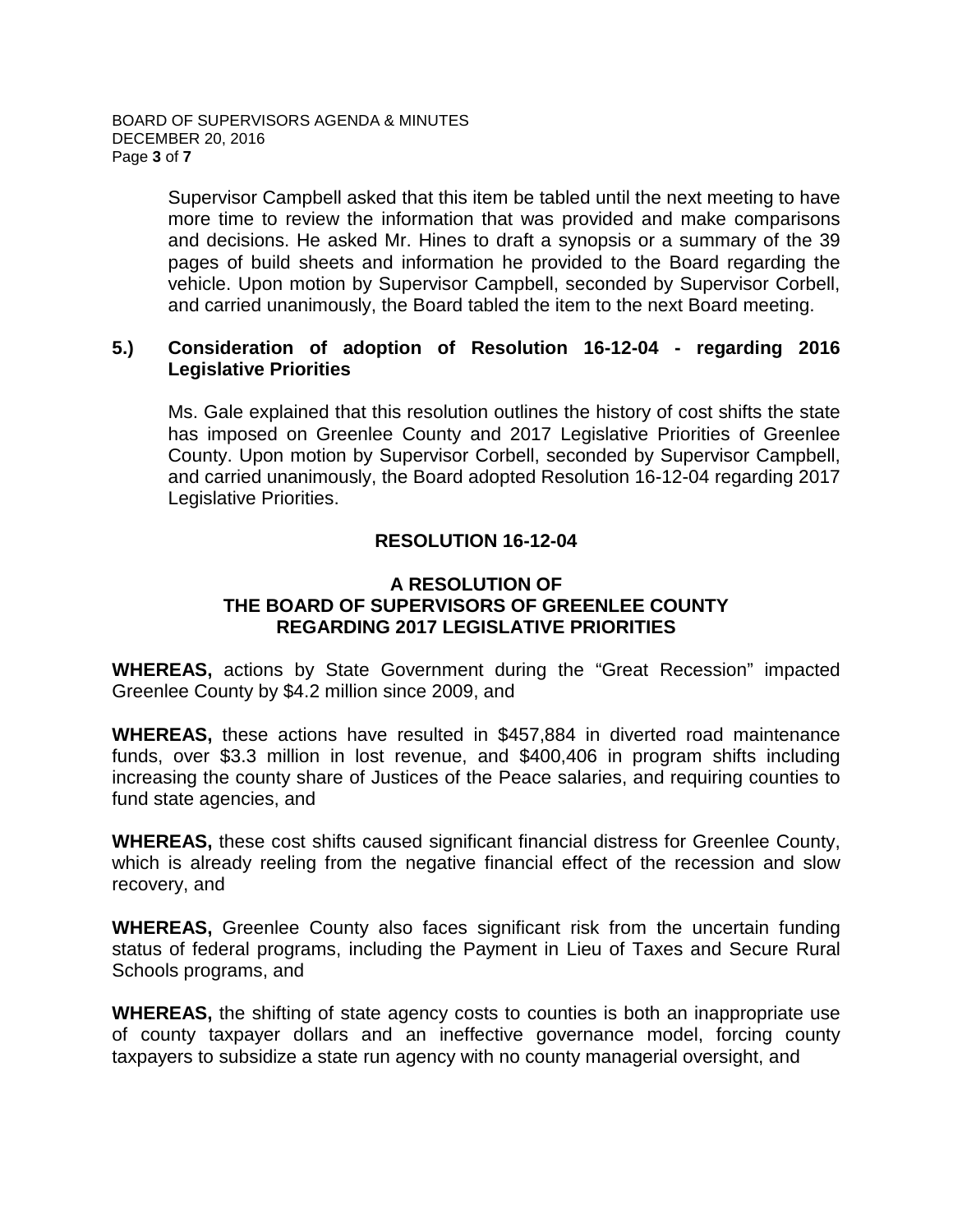BOARD OF SUPERVISORS AGENDA & MINUTES DECEMBER 20, 2016 Page **4** of **7**

**WHEREAS,** Greenlee County has neither the financial capacity to pay for additional state costs, nor the statutory ability to control costs of state administered programs the county is required to fund, and

**WHEREAS,** recognizing that while the state fiscal situation may not allow for relieving all the county financial impacts enacted in the recent years, it is critical to Greenlee County that the state works to eliminate key cost shifts and revenue reductions in the FY 2018 budget, with the goal of reestablishing a sustainable financial model for the county.

**NOW, THEREFORE, BE IT RESOLVED** by the Board of Supervisors of Greenlee County that the Arizona State Legislature is hereby implored to:

- Eliminate county payments to the Arizona Department of Juvenile Corrections;
- Restore local government Highway User Revenue Funds;
- Continue to include authority for counties to access restricted funds through flexibility language to allow counties to most efficiently manage taxpayer funds.
- Restore, in statute, the county share of lottery funds to provide a stable source of revenue for county operations;

Thereby providing Arizona counties with the financial stability necessary to continue providing mandated state services to local residents.

**APPROVED AND ADOPTED** this 20th day of December, 2016.

/s/ David Gomez, Chairman /s/ Ron Campbell, Member /s/ Robert Corbell, Member

ATTEST: /s/ Yvonne Pearson, Clerk of the Board

### **6.) Kay Gale, County Administrator A. County and State budget and legislative issues**

Ms. Gale reported the following:

- Payment in Lieu of Taxes (PILT) funding has been included in the federal continuing resolution at a lesser amount. Secure Rural Schools funding was not included and counties are working with the National Association of Counties (NACO) to get this issue attached to a bill. If not approved, it will be a \$300,000 loss for the County Roads budget and \$350,000 to Schools.
- As a result of the Hall Case regarding the Public Safety Personnel Retirement System which includes Elected Officials Retirement, counties are waiting to hear when and how changes will take effect. The State has until December 27<sup>th</sup> to file a motion for reconsideration for clarity. The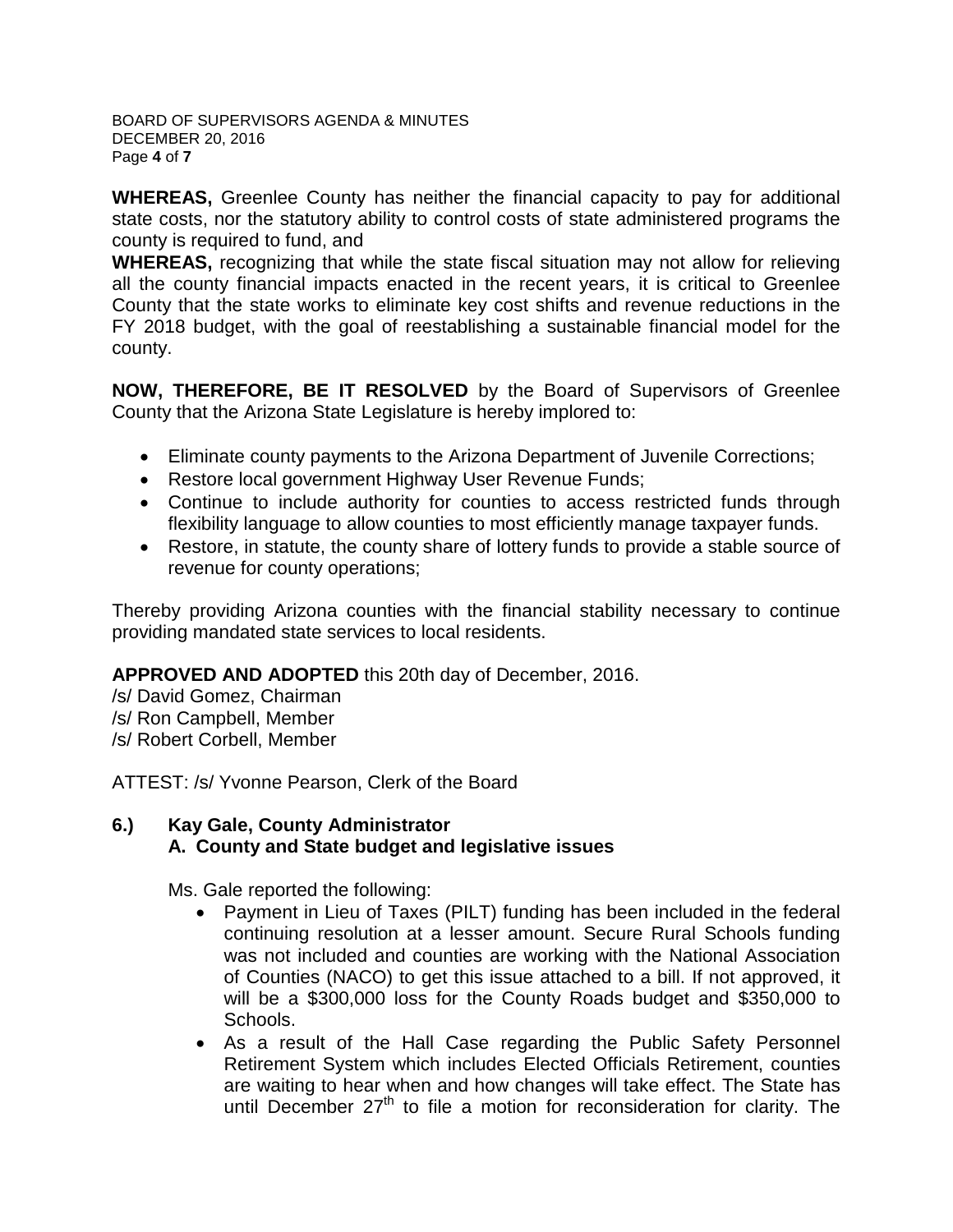implementation process and budget impact to the County are still being determined.

- There is an increase of about \$26 million in centrally valued properties at this point in time.
- The Arizona General Contractors organization is working to try to change statutes on how road work and maintenance is done in counties including doing away with the county's ability to do road maintenance. Ms. Gale stated that this could change the dynamic on how we could do any road work and would be a huge impact on the budget.

# **B. Calendar of Events**

The Board of Supervisors reviewed the Calendar of Events.

# **7.) Consent Agenda**

- **A. Clerk of the Board: Consideration of approval of minutes to previous meetings – 10/20/16; 11/01/16; 11/15/16; 11/18/16; 12/06/16**
- **B. Clerk of the Board: Consideration of approval of expense warrants in excess of \$1,000.00 – Voucher 1041; 1044**
- **C. County Assessor: Consideration of approval of Employee Transaction Form – P. Willey, Appraiser I**
- **D. County Attorney: Consideration of approval of Employee Transaction Form: R. Gilliland, Chief Deputy County Attorney**
- **E. County Sheriff: Consideration of approval of Employee Transaction Form: J. Smerglia, Patrol Sergeant**
- **F. Clerk of the Board: Consideration of adoption of Resolution 16-12-02 and 16-12-03 to remove Ernie Aguallo as signatory on Sheriff's Department National Bank of Arizona bank accounts**
- **G. Clerk of the Board: Consideration of approval of Certification of the 5% Fill the Gap Set Aside fund collected for fiscal year 2015/2016 in the amount of \$22,744.20 to be distributed pursuant to ARS 41-2421.E**
- **H. Clerk of the Board: Consideration of approval of the contract with A Great Northern A'fair for providing a variety of adult and children's rides, games, food and confection concessions at the 2017 County Fair**

Upon motion by Supervisor Campbell, seconded by Supervisor Corbell and carried unanimously, the Board moved item 7.E from the Consent Agenda for further discussion and approved the remaining items as listed.

Tim Sumner, Sheriff Elect, requested to speak to item 7.E. He requested that item 7.E be tabled until a later date stating that he will be coming to the Board with a new strategic plan for the Sheriff's Department in January which will include some personnel changes. He also stated that the Patrol Sergeant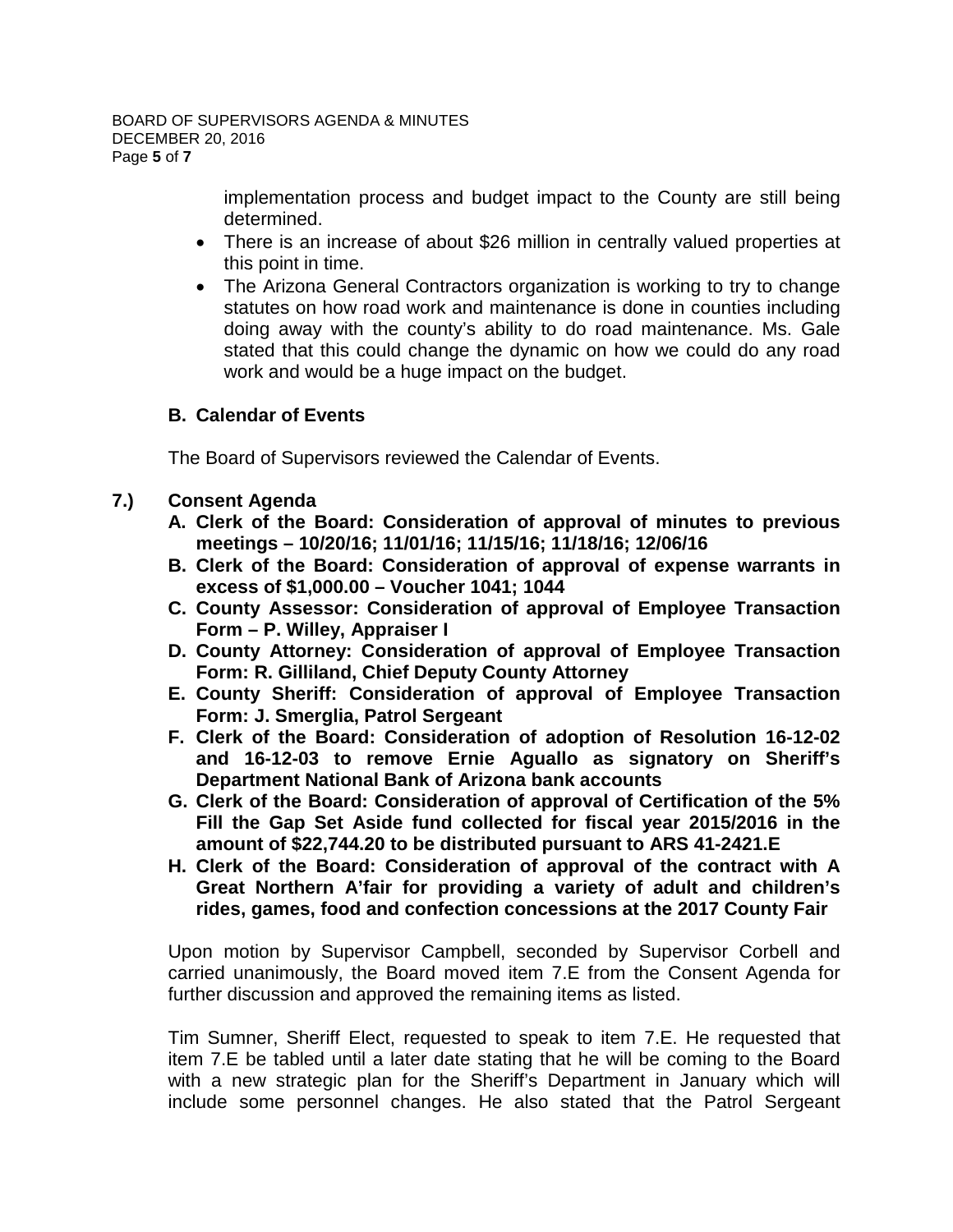position has been vacant since September and that there apparently is no urgency to fill it. He feels that this is in the best interest of the county.

Upon motion by Supervisor Campbell, seconded by Supervisor Corbell, and carried unanimously, the Board convened into Executive Session pursuant to Arizona Revised Statutes §38-431.03.3 for legal advice from the County Attorney regarding item 7.E and the request of Sheriff Elect Sumner.

The Board moved into regular session and upon motion by Supervisor Corbell, seconded by Supervisor Campbell, and carried unanimously, the Board approved item 7.E as listed in the Consent Agenda.

# **8.) Supervisor Reports**

#### **Supervisor David Gomez A. Eastern Arizona Counties Organization Meeting**

Supervisor Gomez attended the Eastern Arizona Counties Organization (ECO) meeting where regular business was conducted including reviewing the financial report and planning new member orientation at a future meeting.

### **B. Arizona Small Counties Meeting**

Supervisor Gomez attended the Arizona Small Counties Forum meeting which was hosted by Graham County and was very well attended. Many new Supervisor Elects were in attendance.

### **C. County Supervisors Association Meeting**

Supervisor Gomez attended the County Supervisors Association (CSA) meeting and passed the report of the meeting to Supervisor Campbell.

# **Ron Campbell**

# **A. County Supervisors Association (CSA) Meeting**

Supervisor Campbell attended the County Supervisors Association (CSA) meeting where his wife and daughter were guests and entertained everyone present with songs during the Christmas luncheon. He stated that Chief Justice, Scott Bales, was the guest speaker. CSA staff gave a briefing on the status of the State Budget.

### **9.) Adjournment**